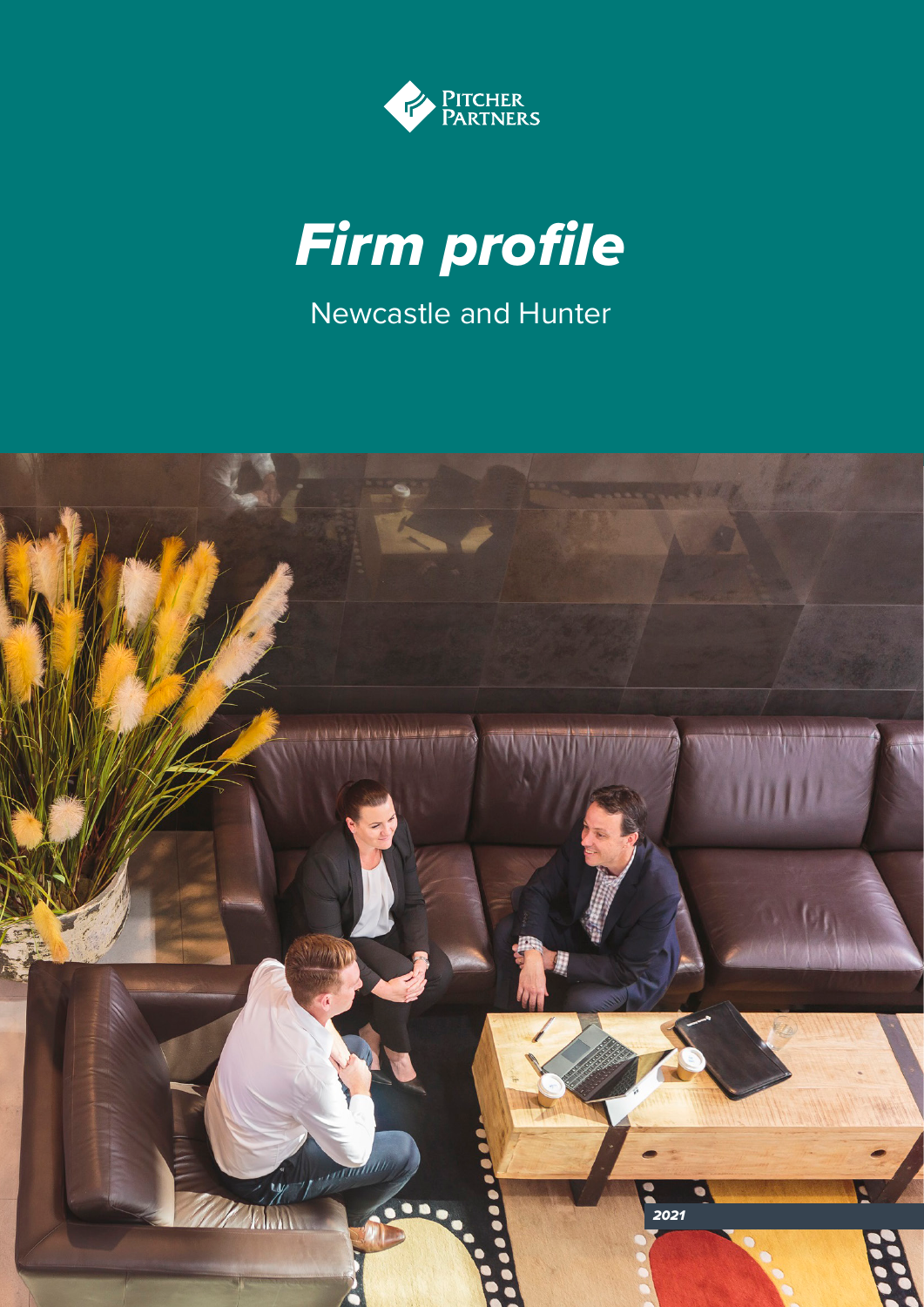# *About Pitcher Partners*

| <b>Australian statistics</b> |                |                            |
|------------------------------|----------------|----------------------------|
| 122 partners                 | 1,300+ peo-ple | 6 independent member firms |

Pitcher Partners has the resources and depth of expertise of a major firm, but with a boutique firm feel. We give you the highest level of personal service and attention. That's our difference.

Pitcher Partners is an association of accounting and business advisory firms located in Adelaide, Brisbane, Melbourne, Newcastle, Perth and Sydney. We have a strong reputation for providing personal service and quality commercial advice to our clients across a broad range of industries.

We specialise in working with middle market businesses in Australia, including privately owned, foreign controlled and government owned entities, and not-for-profits. Our clients require high technical standards, matched with a personal understanding and involvement in their affairs.

Each Pitcher Partners firm is also an independent member of Baker Tilly International, one of the world's leading networks of independently owned and managed accountancy and business advisory firms. Our strong relationship with other Baker Tilly International member firms has allowed us to open many doors across borders for businesses like yours.

# *Your business solutions*



# Audit and Assurance

Audit and assurance processes add value to an organisation by identifying opportunities, risks and solutions. Assurance engagements include preparation of monthly management accounts, yearend reporting, income tax returns, activity statements and general advice, enabling organisations to make informed business decisions. Our specialists work closely with boards and audit committees to resolve audit issues on time and identify opportunities to add value.

*Risk Services:* Pitcher Partners' Risk Services team supports the audit and assurance process through enterprise risk management, internal audit, disaster recovery and business continuity planning, advanced data mining and specialised IT security assurance.



# Private Business and Family Advisory

Privately run businesses have unique financial management needs. Our team offers a comprehensive service, based on in-depth understanding of profit drivers, key performance indicators, the commercial and business imperatives underpinning success, and personal longterm goals. Core offerings include monthly and quarterly reporting assistance, an outsourced financial controller, annual compliance, preparation of management accounting, financial statements, income tax returns and business activity statements. Additional services are offered in forecasting, budgeting, superannuation and investment holding structuring. Businesses retain control and decision-making, with the comfort that day-to-day administration and monitoring is managed by a dedicated team.



#### Business Advisory

Applying a risk-based audit and review methodology, our Business Advisory team develops a thorough understanding of the challenges facing your business – pinpointing areas where expert support, advice and action can be provided.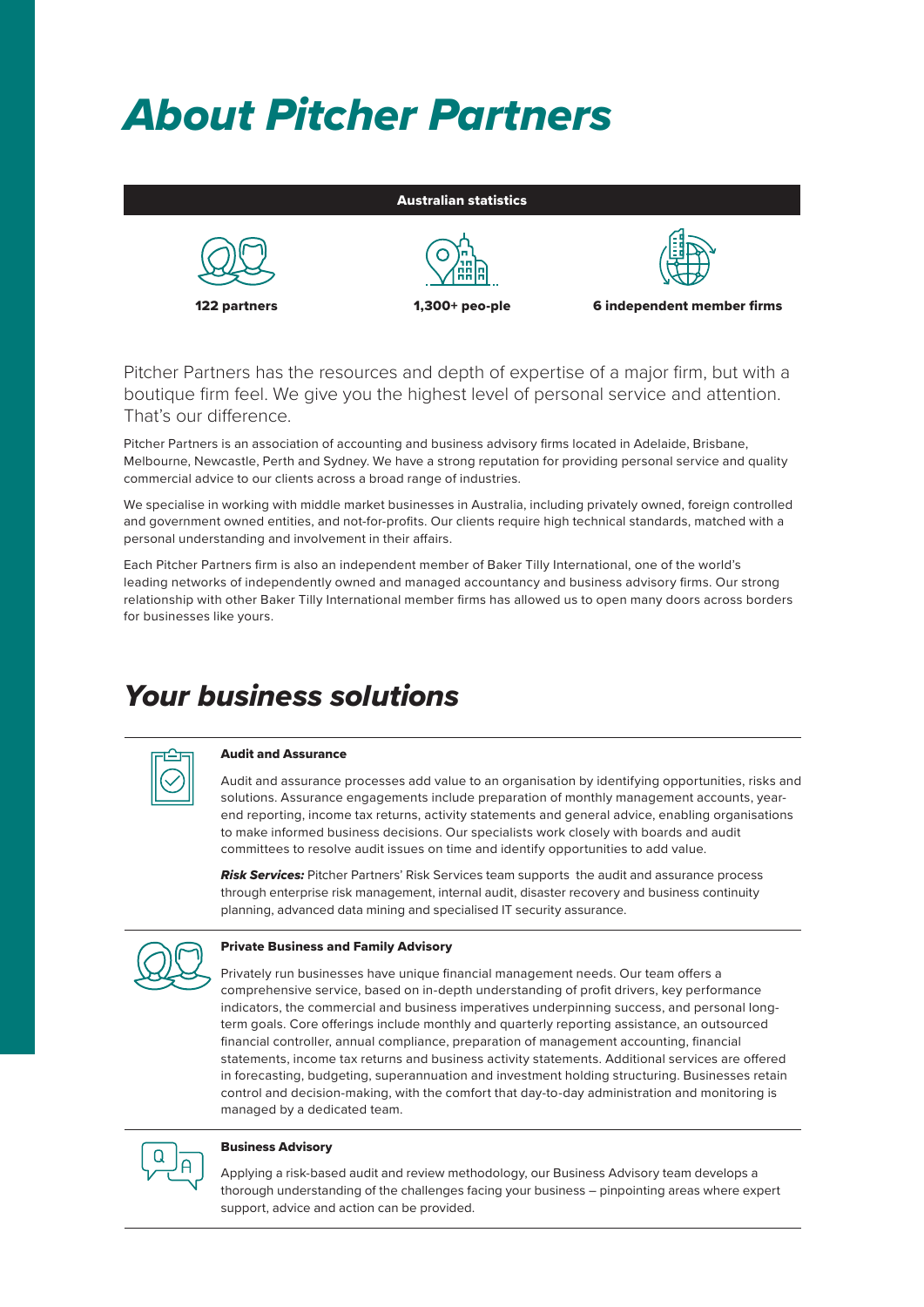

#### Tax Consulting

Businesses can benefit from support to structure transactions and/or organisations to legitimately minimise their taxation liability. The Tax Consulting team advises on income taxes, capital gains taxes, international taxes, transaction taxes and employment taxes. As legislative experts with longstanding institutional relationships with the ATO, Pitcher Partners also advocates for effective tax legislation that benefits middle-market businesses and organisations.



#### Consulting

Businesses are faced with a range of challenges and choices every day. Our Consulting team helps you to cut through the noise, and tailor innovative and practical solutions that enable you take advantage of disruption. Using agile thinking to deliver commercially relevant strategic planning, the team helps middle market businesses and government bodies navigate feasibility studies, viability studies, contract negotiations, financial analysis and modelling, tailored IT solutions and organisational reviews.



### Corporate Finance

Corporate transactions are not an end in themselves, but part of the progress towards a goal – be it growth, higher profitability, improved market share or competitive advantage. Our Corporate Finance team provides independent advice on investments and business transactions; supporting businesses with due diligence by structuring transactions and negotiating deals; investigating accountants' reports; undertaking independent expert reports to satisfy shareholders or meet Corporations Act or ASX Listing Rules, valuations, and offering structuring advice.



#### Business Recovery and Insolvency

Whether a business is undergoing cessation, liquidation or bankruptcy, our Business Recovery and Insolvency professionals achieve maximum recovery levels, strengthen businesses and help key government bodies and creditors enforce rigorous standards. Pitcher Partners' experts deal in a professional and sensitive manner with various stakeholders. Activities include collecting records from the insolvent for analysis, preparing and reviewing detailed correspondence and statutory forms, liaising with legal representatives, attending court hearings, securing assets and negotiating with stakeholders.



#### Superannuation

An ideal superannuation strategy builds and supports wealth for retirement whilst ensuring regulatory requirements are met, and concessional taxed structures are not compromised. The Superannuation team works with trustees, government agencies, members and employers in all segments of the industry: large fund compliance, self-managed funds, administration, employer obligations, member retirement planning and estate planning. Specialist advice includes tax effective benefit strategies, asset protection strategies, estate planning considerations and expert business advice. For those who desire the freedom to control the direction, investment profile and services provided to their fund, Pitcher Partners can assist in establishing and maintaining a selfmanaged super fund.



# Investment Advisory

Whether an individual, family, fund or not-for-profit organisation, investment advice should support you to maximise wealth by optimising returns and minimising risk, fees and taxes. The Investment Services team has a strong reputation for providing genuinely independent advice. We offer rigorously researched and customised investment advice tailored to the needs, objectives and risk profiles of each individual family, fund or not-for-profit organisation.



#### Wealth Management

Business owners, executives and affluent individuals and families who are looking for assistance to build, grow, protect and manage their wealth can receive tailored, expert support from Pitcher Partners' wealth management consultants. The Wealth Management team provides strategic advice, advising on investment planning and strategic asset allocation and investment portfolio management, tax minimisation strategies, retirement and estate planning and personal and business succession insurance.